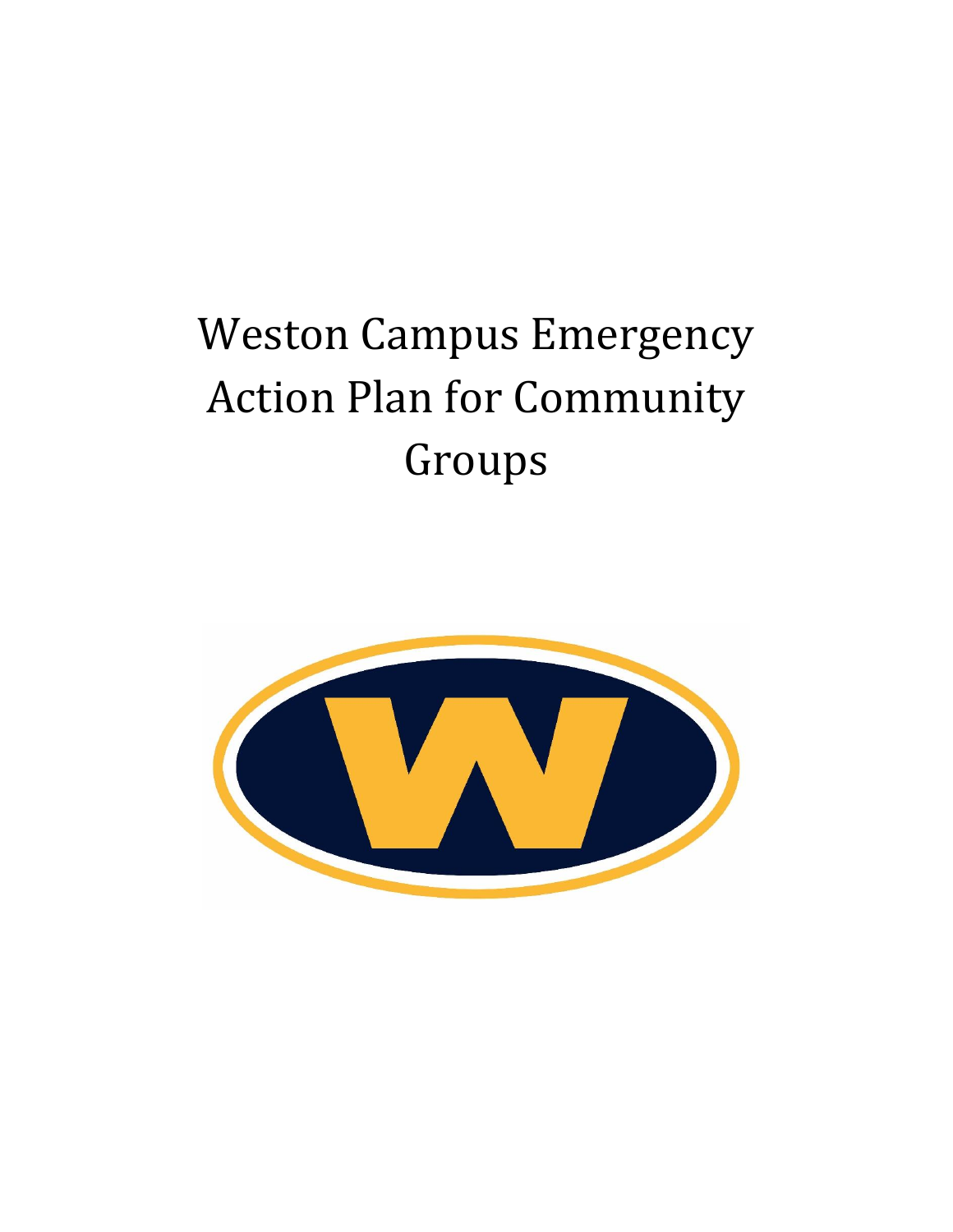# **Table of Contents**

| Introduction                                              | 3              |
|-----------------------------------------------------------|----------------|
| <b>AED</b> Locations                                      | $\overline{4}$ |
| <b>Medical Emergency Contact Tree</b>                     | 5              |
| <b>Medical Emergency Action Plan</b>                      | $6 - 7$        |
| Fire/Explosion Action Plan                                | 8              |
| <b>Gas Leaks Action Plan</b>                              | 8              |
| <b>Utilities Outage Action Plan</b>                       | 8              |
| Hazardous Materials Release Action Plan                   | 9              |
| Storm Safety Action Plans: Tornado, Hurricane, Flooding   | 10             |
| Violent Behavior Action Plans: Threats, Intruders, Drive- | $11 - 14$      |
| By Shooting, Weapons, Hostage Situations, Suicide         |                |
| <b>Bomb Threat Action Plan</b>                            | $15 - 16$      |
| <b>Suspicious Package Action Plan</b>                     | 17             |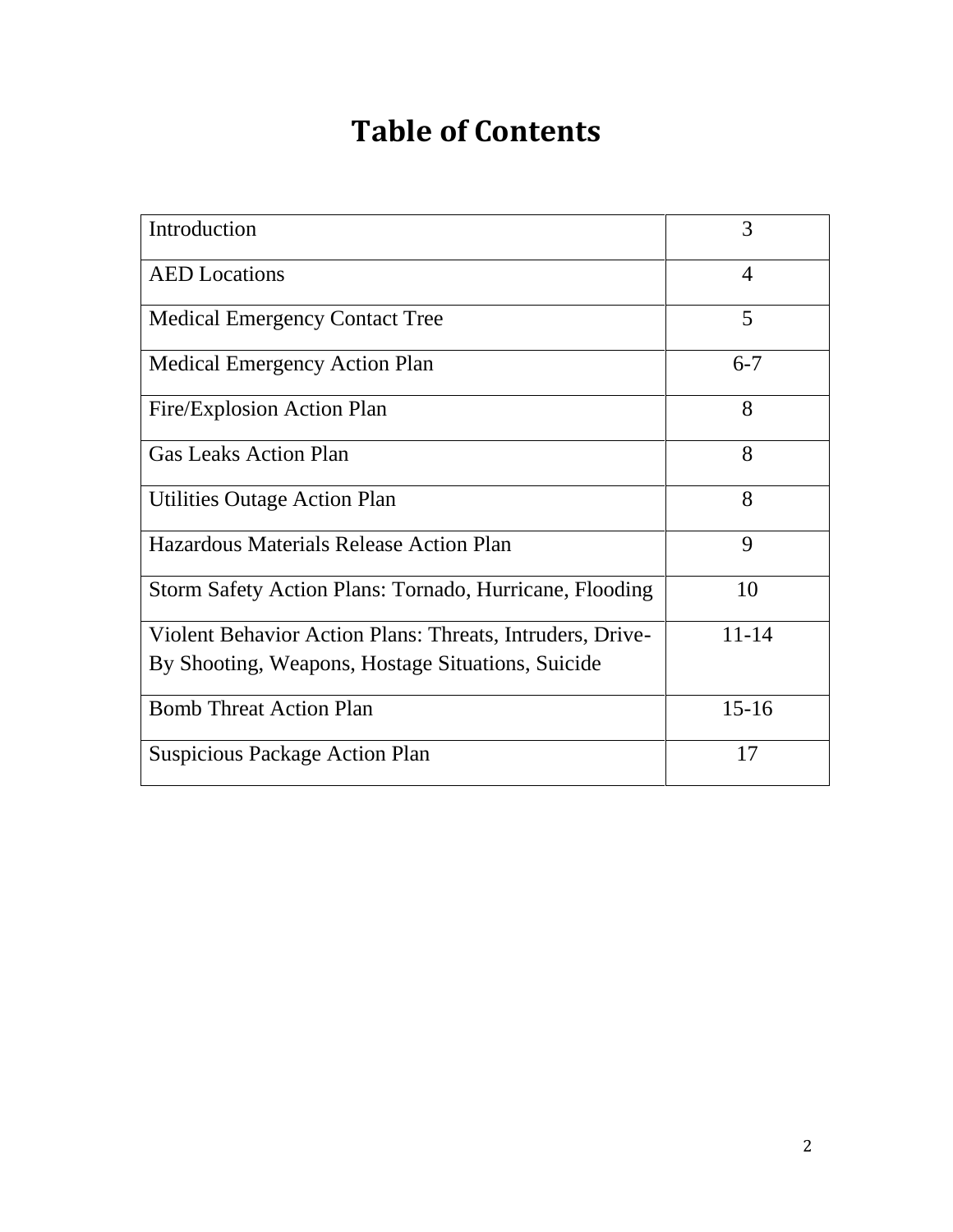### **EMERGENCY ACTION PLAN FOR COMMUNITY GROUPS**

#### **Introduction**

Emergency situations may arise at any time during the school day, or after hours. Expedient action must be taken in order to provide the best possible care to individuals. The development and implementation of an emergency action plan will help ensure that the best care will be provided. It is imperative that personnel involved in after-school activities, even those conducted by community groups, and not the schools themselves, are prepared to deal with any emergency that may occur.

This plan is intended to give individuals involved with extracurricular activities a framework to deal with unexpected situations swiftly and calmly, and to ensure the safety and well-being of everyone involved.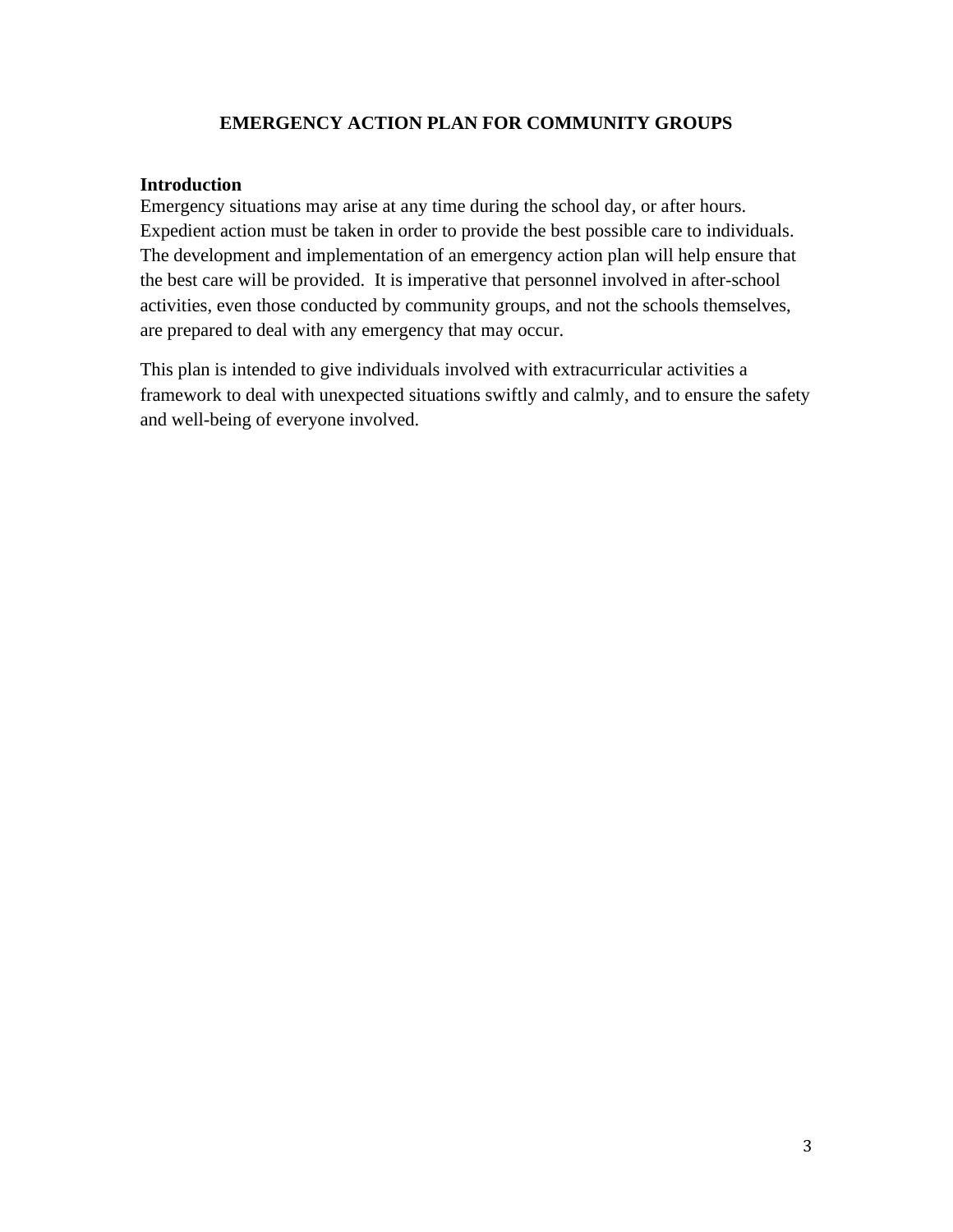### **Emergency Equipment**

### 1. AED Locations

### ● **Weston High School**

- o Outside of auditorium
- o Galleria (next to bathrooms across from the main gymnasium)
- $\circ$  End of C Wing hallway
- o H Wing hallway, outside of the elevator
- o Nurses office
- o Booster Barn, by the ladies room, wall outside near the stadium field

### ● **Weston Middle School**

- o Outside at the C-14 exterior door just outside the G wing hallway
- o Outside library on wall facing C-17 music lab
- o Outside nurses office on wall heading towards the new gym
- o Revson baseball field (on concession stand shed)

### ● **Weston Intermediate School**

- First floor, main hallway by gym
- $\circ$  2<sup>nd</sup> floor, 4<sup>th</sup> grade hallway by elevator

### ● **Hurlbutt Elementary School**

- o In dugout at softball field
- o Outside of Library
- o Outside of North House Room 14, across from gym
- 2. Rescue Inhaler
	- Individuals are responsible for inhalers and bringing them to each activity
	- Adults should be aware of each child with an inhaler

### 3. Epi Pen

- Individuals are responsible for bringing Epi pens to activities
- Adults should be aware of each child who carries and has an Epi Pen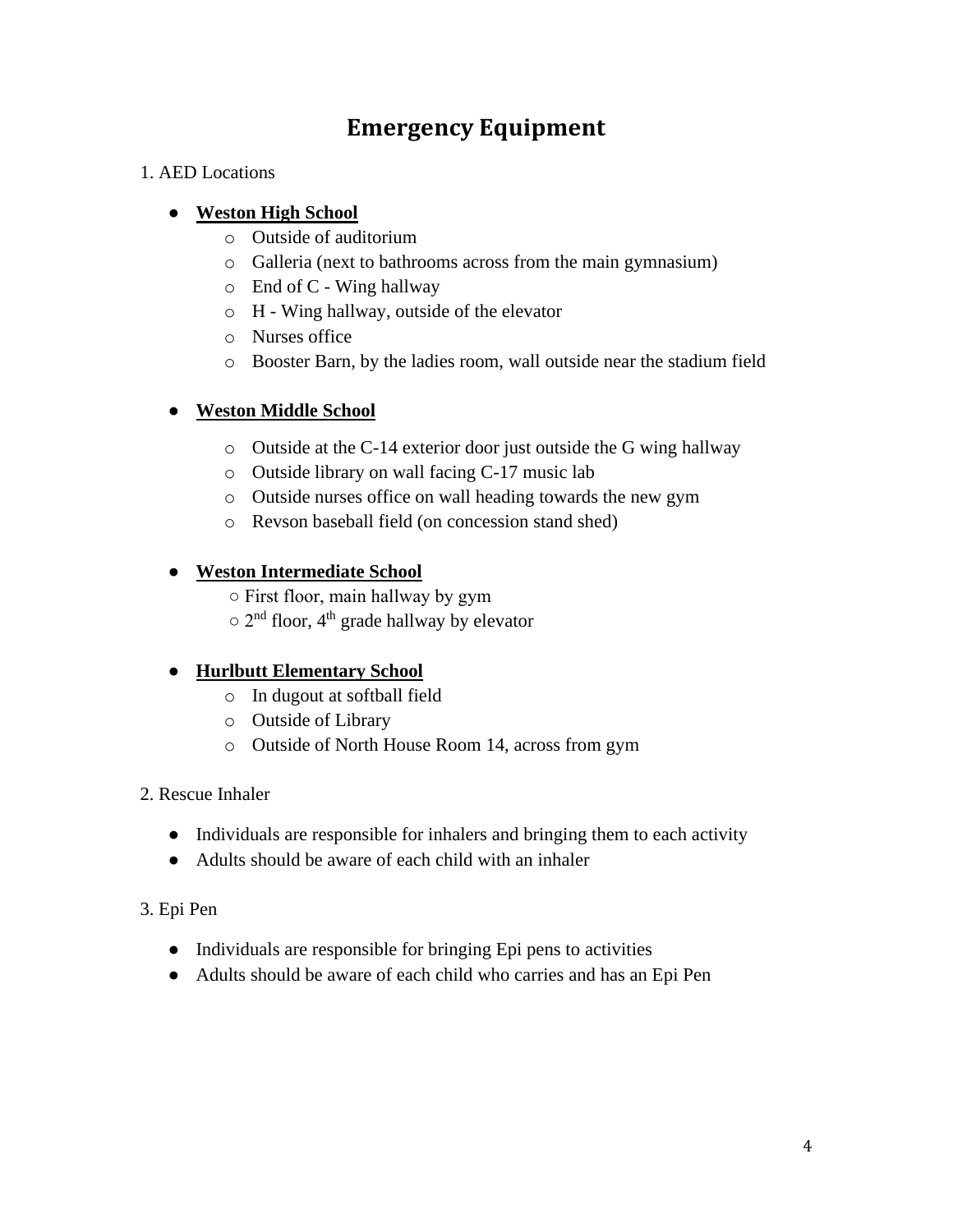## **Medical Emergency Contact Tree**

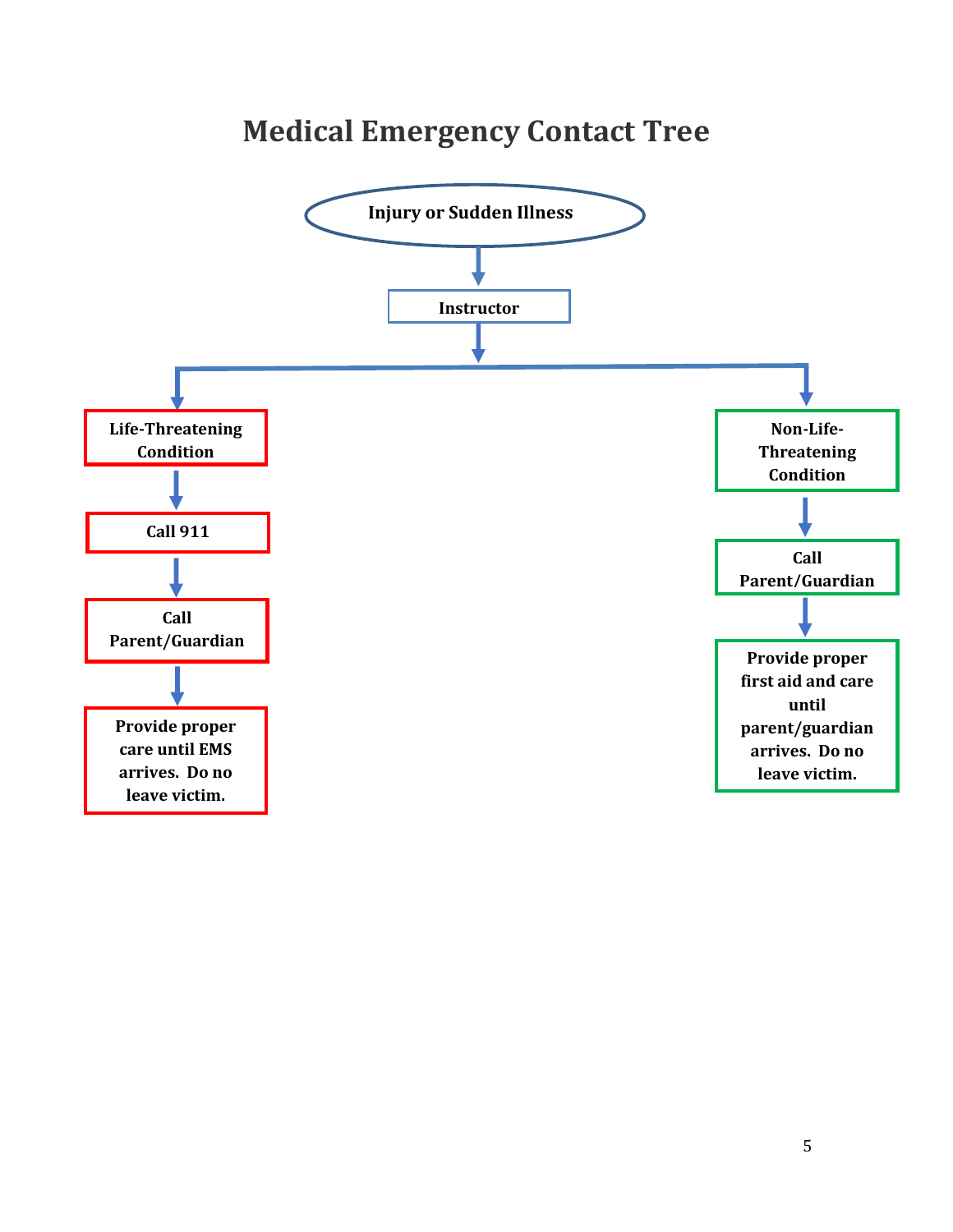### **Medical Emergency**

Any emergency situation where there is loss of consciousness (LOC), or impairment of airway, breathing, or circulation (ABCs) or there is a neurovascular compromise should be considered a "load and go" situation and emphasis is placed on rapid evaluation, treatment, and proper transportation. If there is a medical emergency, the program director should:

- 1. Provide immediate care of the injured individual
- a. Evaluate the individual
- b. Determine the seriousness of the injury
- c. Any individual with any of the following symptoms needs IMMEDIATE medical care (CALL 911)
	- Deformity of a limb
	- Extreme localized pain
	- Injuries to the spinal column, especially when numbness or tingling is present
	- Altered level of consciousness, including disorientation, dizziness, drowsiness, memory loss, unconsciousness, or seizure. (This may or MAY NOT be related to a head injury)
	- Repeated vomiting or diarrhea
	- Unequal pupil size or fluid leaking from ears or nose (severe concussion symptoms)
	- Severe bleeding
	- Difficulty or irregular breathing. If a individual has asthma, have him/her their inhaler
	- An eye injury that impairs vision
	- Chest pain

### **WHEN IN DOUBT, PLAY IT SAFE AND CALL FOR HELP**

d. **Do not** attempt to load or transport the individual until medical assistance arrives

2. Activation of emergency medical system (EMS) Call 911

- ⦁ If the injury is life threatening, provide first aid while someone else contacts
	- 911 and activates EMS
- ⦁ In cases of sudden cardiac arrest, activate EMS and initiate CPR including AED if available

Make sure the person contacting EMS is ready to relay the following information to the 911 dispatcher:

- Location the caller is calling from and the telephone number
- Location of the site where the individual is injured
- Directions to the site (which doors or side of the field to enter)
- General information of the nature to the injury (i.e. head injury, spinal injury, etc.) and care currently being administered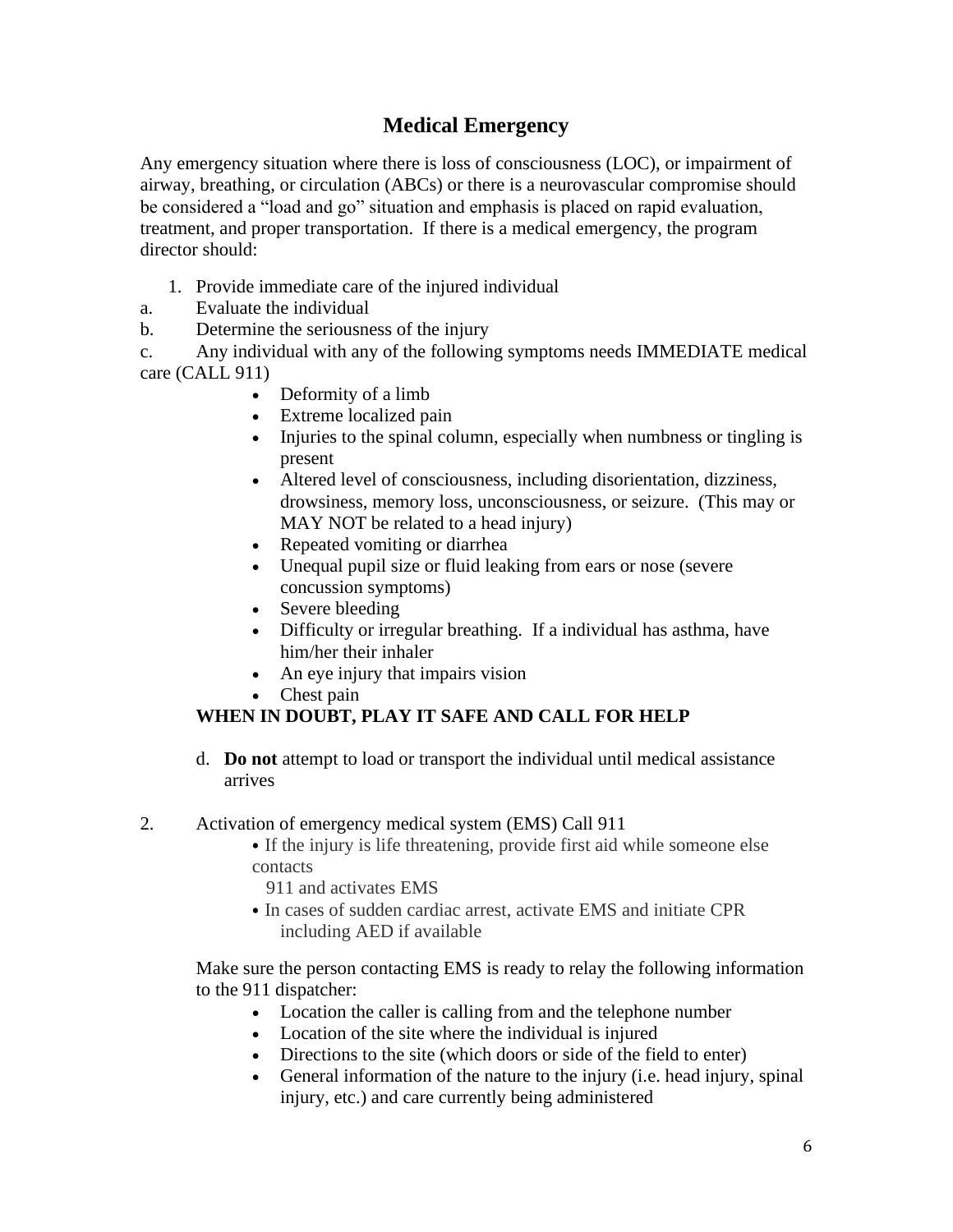#### • DO NOT HANG UP UNTIL THE DISPATCHER HANGS UP

Once EMS has been contacted, the following should occur:

- Contact the individual's parents or emergency contact
- If a security guard or administrator is still in the building, notify them of the situation. Contact the main office of the school if it is during school hours
- Return to the accident scene
- 3. Direct EMS to scene
	- a. Designate someone to open appropriate door or gates

b. Do not move the injured individual unless their life is threatened by leaving them where they are

c. Designate individual to "flag down" EMS and direct them to scene

d. Scene control: limit scene to first aid providers and move bystanders away from area

e. Designate a person to help keep team and crowd calm. Avoid alarming or negative statements about the injury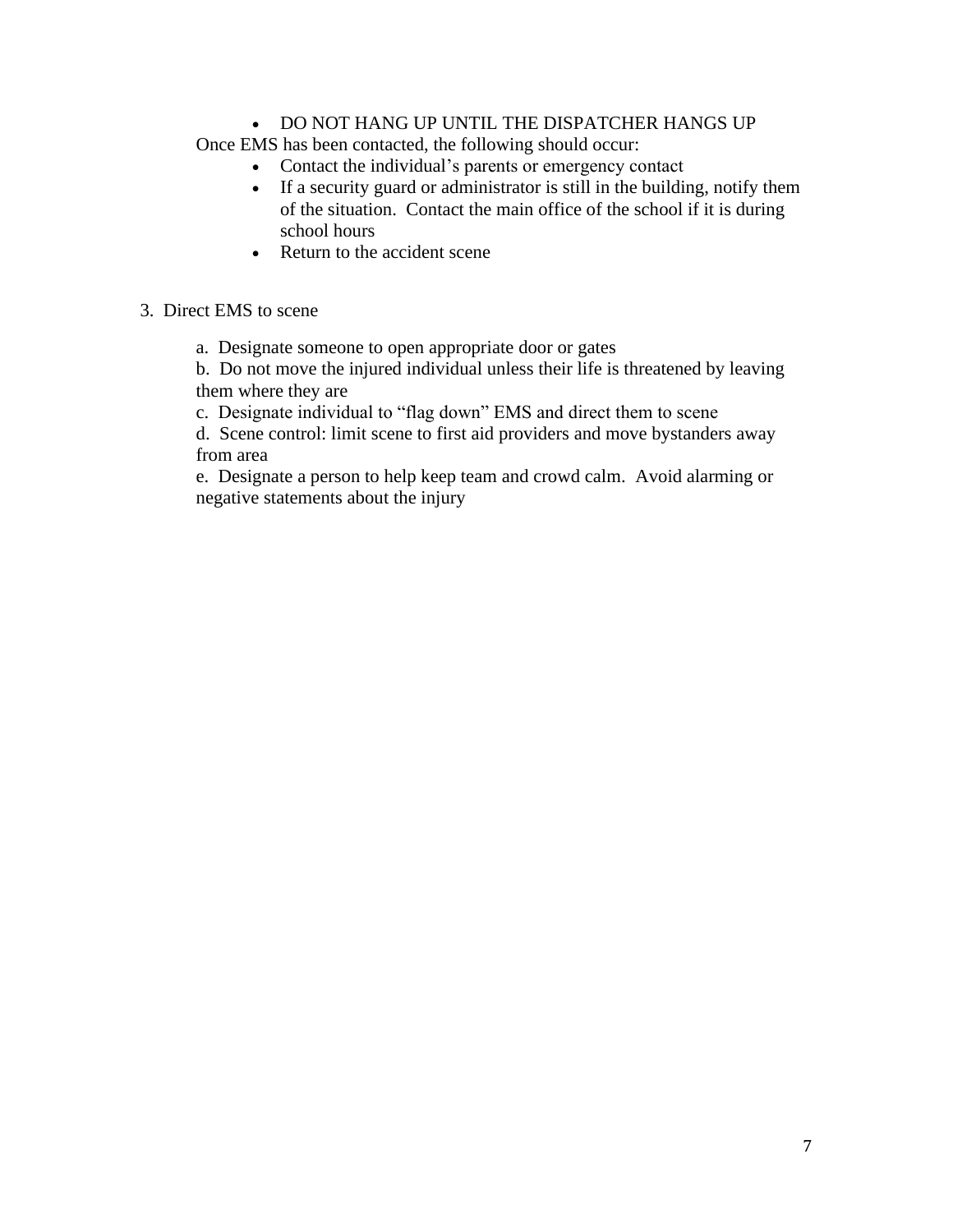### **THREAT and HAZARD SPECIFIC SCENARIOS**

These scenarios describe the courses of action to be followed in response to particular threats and hazards.

### **Fire / Explosion**

#### **If you discover a fire: Dial 911**

- Rescue anyone in immediate danger, if possible, without endangering yourself. NEVER enter an unknown (or unfamiliar) area, especially if smoke is visible
- Activate the fire alarm system.
- Confine the fire by closing doors/windows as you leave the building,
- FEEL THE DOOR a "too hot to touch door" means the fire is outside the door.
- **DO NOT USE ELEVATORS.**
- Evacuate the building and report the situation to the first arriving firemen or police.

NOTE: you are not required to extinguish a fire with a fire extinguisher and should use an extinguisher only if you have been trained and the situation does not present a personal safety hazard.

### **If trapped in the building:**

- Close all doors and windows.
- Wet and place cloth material around and under the door to prevent smoke from entering.
- Attempt to signal people outside of the building. Call for help using a telephone or cell phone.

### **Gas Leak**

- If you smell a strong odor of gas, immediately evacuate the classroom and call 911.
- Upon notification of a gas leak not in your classroom, DO NOT operate any electrical switches or turn any equipment off/on.
- DO NOT use portable radios.
- Follow evacuation procedures communicated over the PA.

NOTE: Propane is heavier than air and will tend to initially pool at floor level if it has leaked. It doesn't take long, however, for it to expand to fill all available space. Avoid any action that could cause a spark.

### **Utilities Outage**

#### **Power Outage:**

● Turn off equipment to avoid a power surge when power is restored.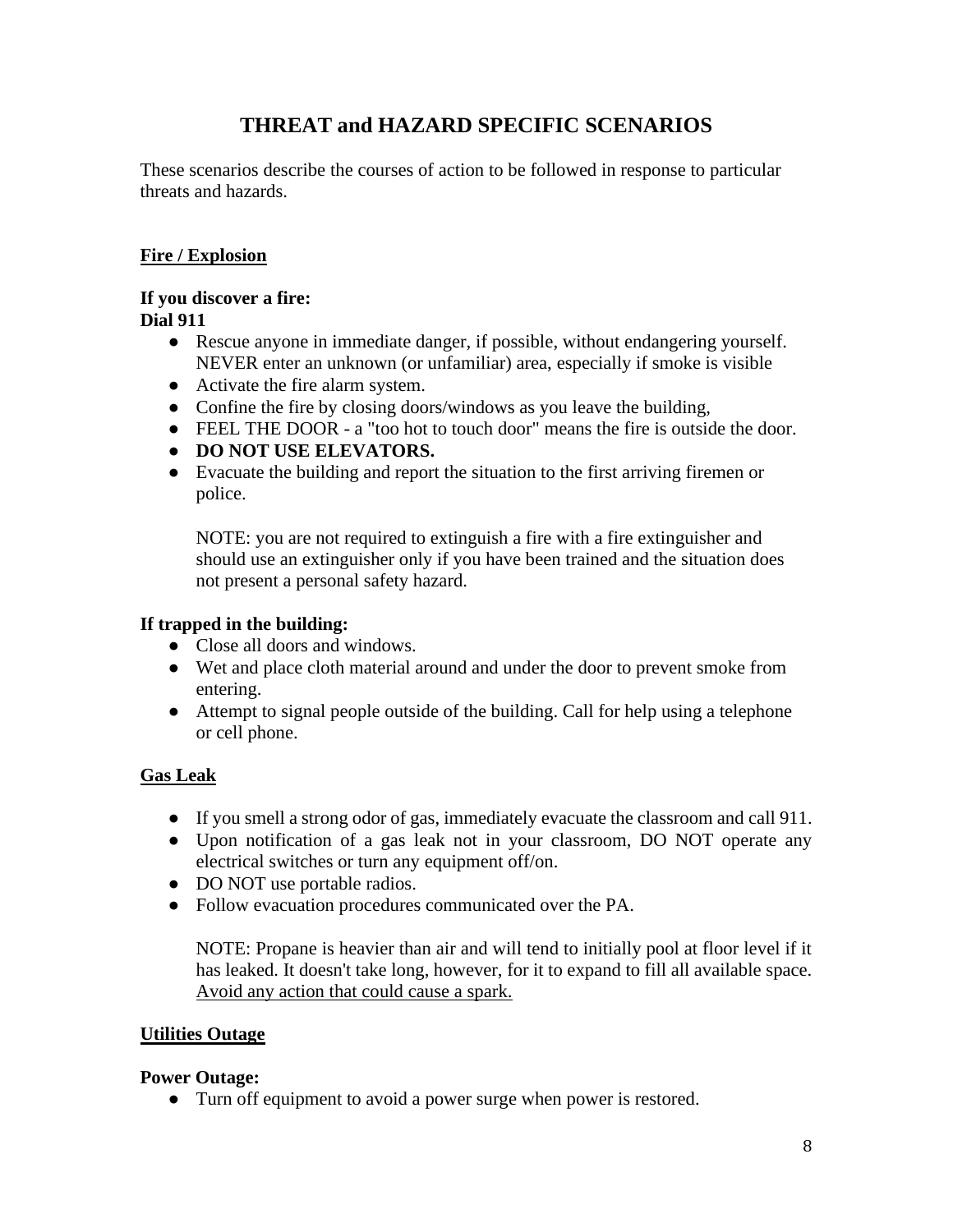- Bring a flashlight to lavatories and other interior areas where individuals may be located in case emergency lighting has not activated.
- If instructed to evacuate, follow evacuation procedures.
- Determine if phone connection is still working. Contact 911 if necessary.
- Move cautiously to a lighted area. Exits may be indicated by lighted signs if the emergency power is operating.
- Consider all wires ENERGIZED and dangerous. Even lines that are de-energized could become energized at any time.
- DO NOT attempt to remove a tree limb or other object from a power line.
- If someone makes contact with a downed power line, don't try to rescue them because you risk becoming a victim yourself.

### **Hazardous Material Release**

Note: A hazardous material release could include a chemical truck overturning, a chemical spill in class, or an outside gas leak.

- If hazardous material is released in your classroom, PULL FIRE ALARM, evacuate the area immediately, and shut the door.
- Upon notification of a hazardous material released outside of your classroom, shut all windows/doors and turn off fans.
- If outside with individuals, remain upwind of any vapors and return to the building immediately.
- If instructed to take shelter, follow the procedures to take shelter.
- If ordered to evacuate, follow evacuation procedures.

### **Personnel Exposures/ Contamination**

- Remove exposed/contaminated individual(s) from area, unless it is unsafe to do so because of (1) medical condition of victim(s) or (2) potential hazard to rescuer(s).
- Call 911 if immediate medical attention is required.
- Administer First Aid as appropriate.
- Proceed to nearest emergency eyewash/shower, if available, to flush contamination from eyes/skin.
- Remove contaminated clothing.
- Stand by to provide information or assistance (including MSDS) to emergency personnel (in cases where they are dispatched).

### **Contamination of Equipment/Facilities**

- Do not attempt any clean up or decontamination procedures alone or without wearing proper protective attire, including appropriate respiratory protection where airborne hazards may exist. (Personnel must be trained and certified before using respiratory protection.)
- Avoid spreading contamination by restricting access to the equipment/area only to individuals who are properly protected and trained to deal with the type of hazard which exists.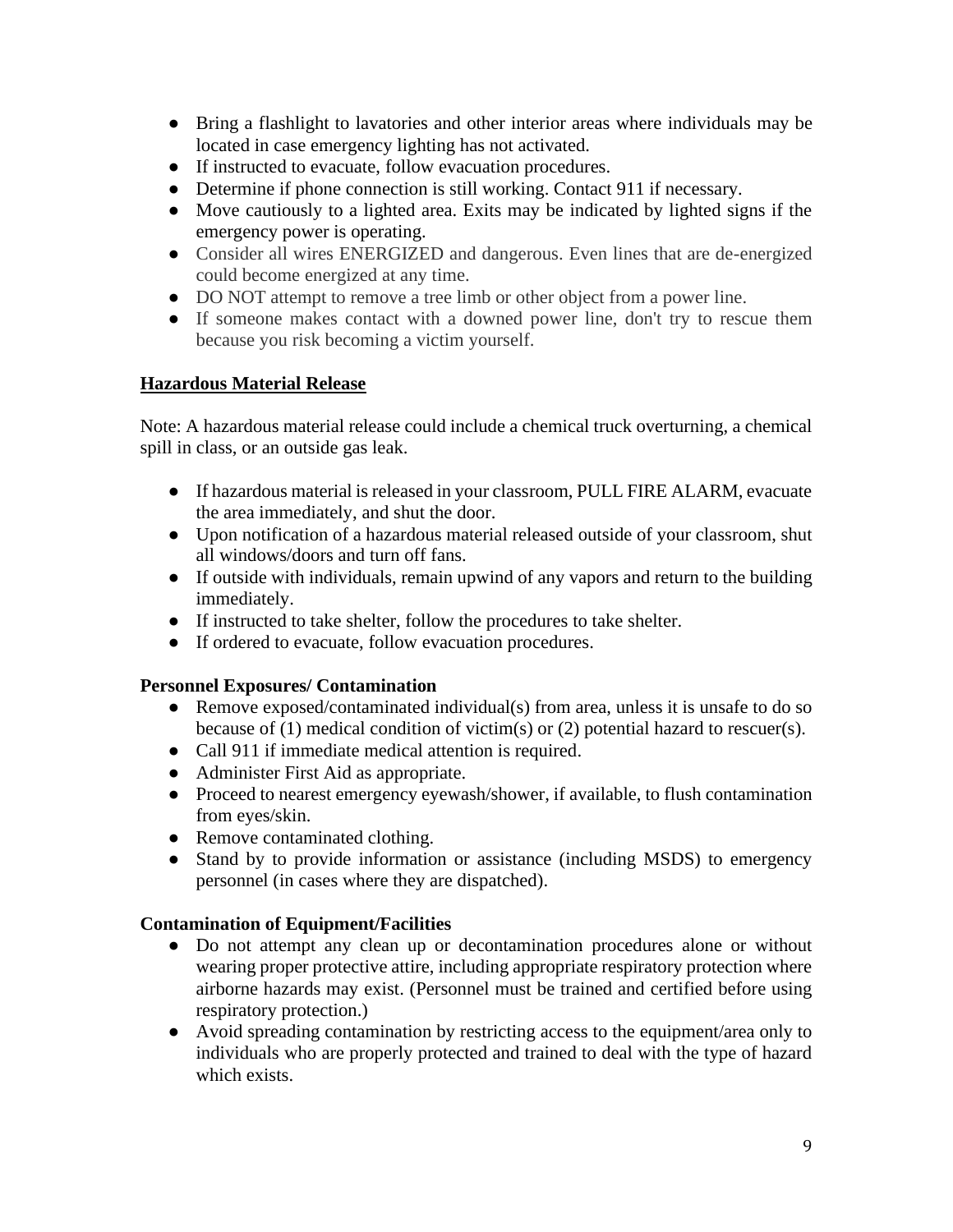- If a liquid spill, (if trained) attempt to contain it by using appropriate absorbent material.
- Attempt to decontaminate the equipment/area using appropriate methods.

### **Release to the Environment (Air, Water, Soil)**

- Stop the release, if safe to do so.
- Follow the procedures described above for contamination of equipment/facility.

### **Storm Safety**

#### **During A Tornado or Severe Storm Watch:**

- Close windows and shades.
- Review" Drop and Tuck" position facing wall with hands interlocked over head.
- Have flashlight available.
- Due to the unpredictable nature of such storms, be prepared to take immediate protective action, including "Drop and Tuck" under desks/gables if needed.

### **During A Tornado Warning:**

- Close classroom door.
- Have individuals sit quietly on the floor, away from outside wall.
- Keep individuals calm and quiet.
- If in "Drop and Tuck", make sure individuals are positioned properly.
- If you sense tornado is imminent, give "Drop and Tuck" command.
- Remain in place until the "All Clear" is given.

### **Hurricane Watch and Warning:**

- Assist in dismissal of individuals if necessary.
- Store all books, papers, and other equipment away from windows and off the floor.
- Move all audio-visual equipment to a secure, central location.
- Protect or move computers and other expensive equipment.

### **After The Storm Has Passed:**

- Call 911 if necessary and provide immediate first aid.
- Attempt to restore calm.
- Await future instructions.
- Remain in place until "All Clear" is given.

### **Flooding Safety Guidelines:**

- Never try to walk, swim, or drive through swift-moving water.
- If you come upon a flood, STOP, turn around and go another way.
- If necessary, evacuate individuals to designated areas.
- Await future instructions.
- Remain in place until "All Clear" is given.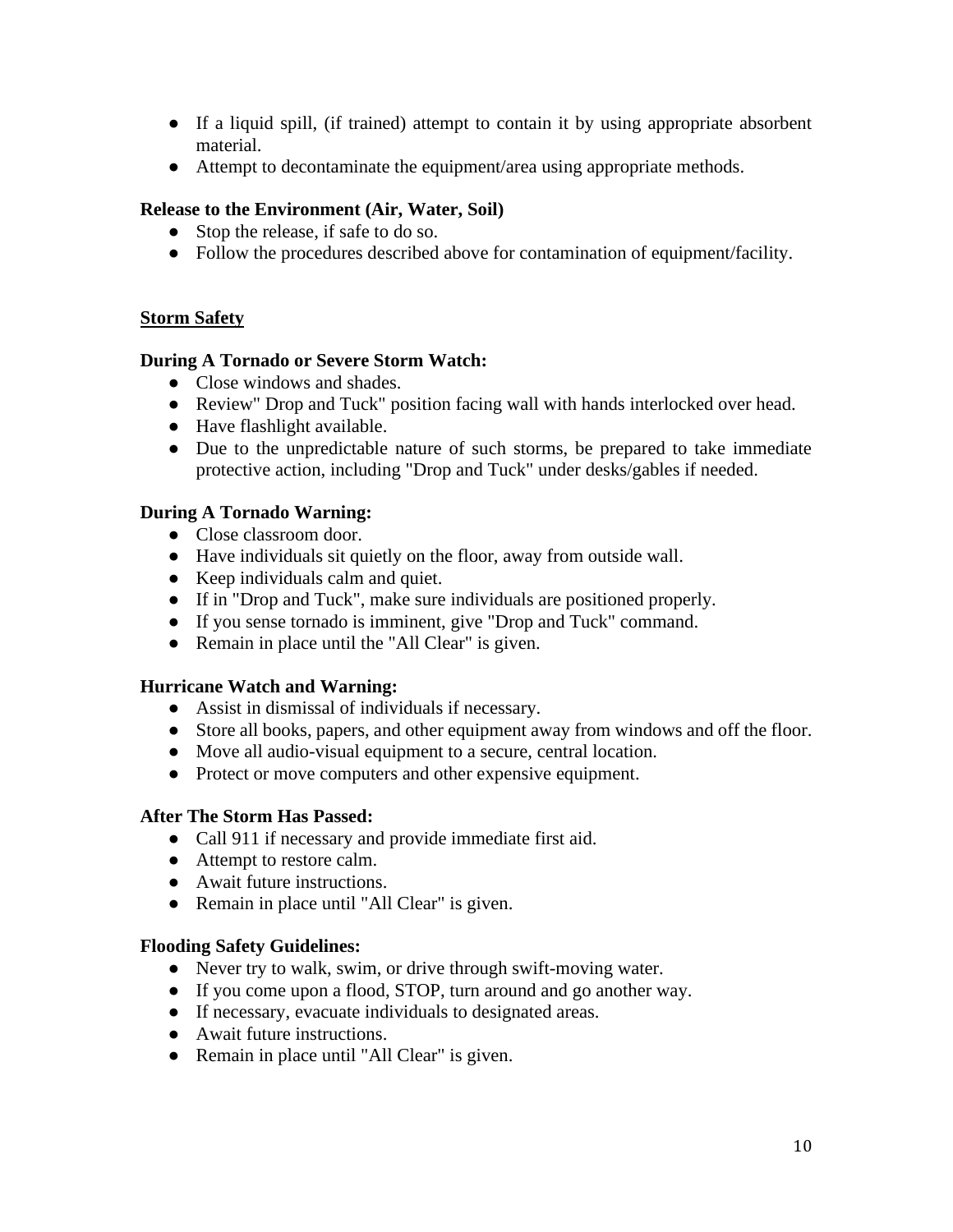### **VIOLENT BEHAVIORS SCENARIOS**

### **Threat Protocol**

A threat made by an individual to any other persons during an activity will lead to discipline - either suspension or expulsion.

The following procedures are in effect:

1. Anyone aware of a threat being made by an individual must report it to school administration as soon as possible.

2. The District will contact the parent, and/or the police.

3. Any incident that is reported shall be documented and retained by the District, and a copy shall be forwarded to the superintendent.

### **Intruder**

During school hours, all visitors to the building are to sign in and obtain a visitor's badge from security. Outside of school hours, if a threatening, suspicious, or violent intruder is found in the building, please call 911 immediately.

### **Violent Confrontations**

- Promptly walk, do not run, to the scene so you can analyze the situation and form a strategy, but do not put yourself in danger.
- The moment you are in sight of the violent action, announce your presence in a commanding voice and let everyone know that the behavior is to stop immediately.
- If possible, obtain help from other adults.
- Attempt to get other individuals away from the commotion as quickly as possible.
- If you know the involved individuals by name, call out each of their names and let them know they have been identified.
- If confronted with a serious fight, especially one where weapons are observed, get additional help and call 911 immediately.
- If you must, let the fight run its course.
- Remember that no one can "cool down" instantly. Try to change the tone of the crisis gradually. Send the participants to "cool down" corners until they calm down. Have individuals take slow, deep breaths.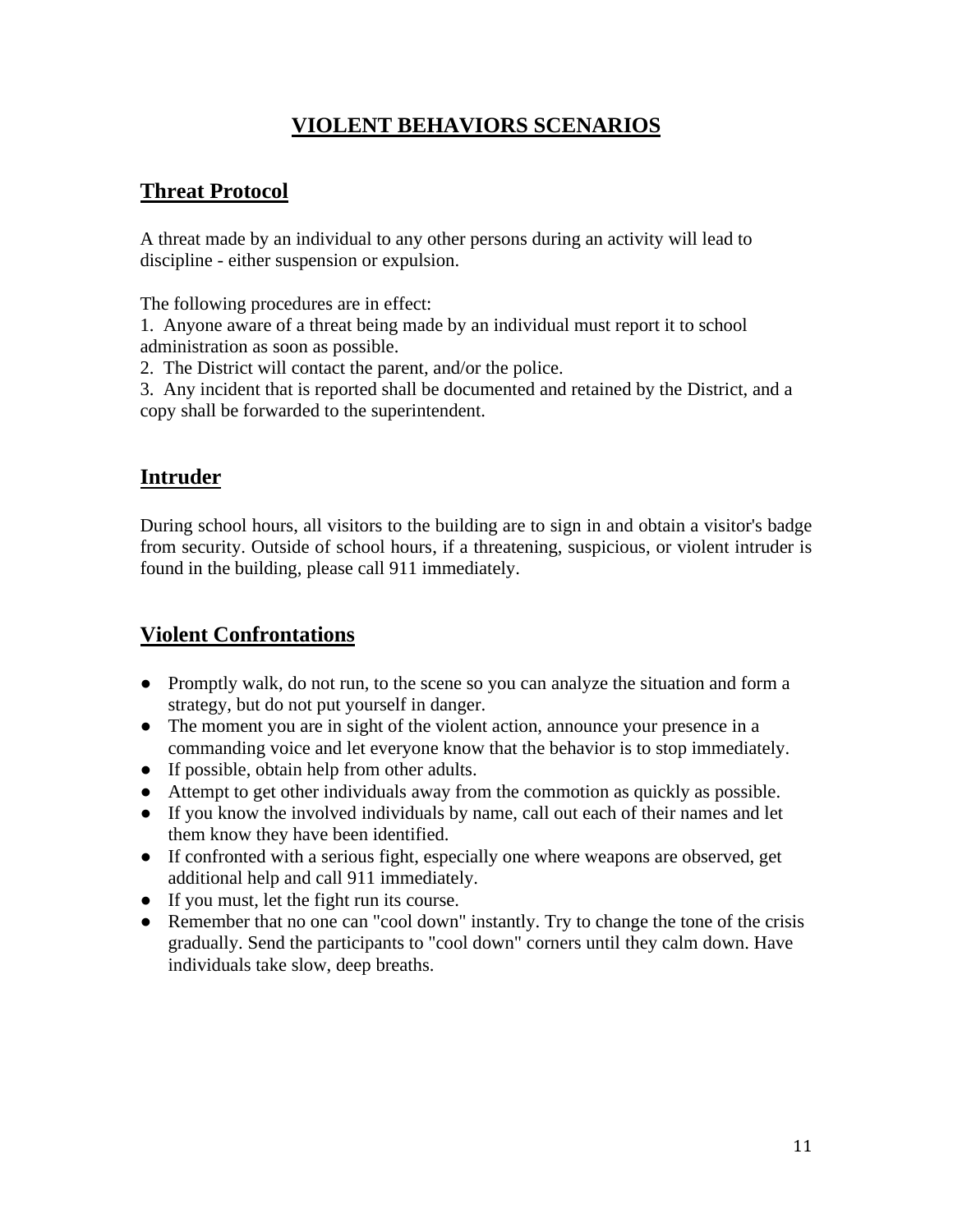### **Drive By Shooting**

Note: A similar procedure is to be used in the case of a **sniper attack**

- Upon hearing shots, yell to individuals to "drop to the ground" or "drop to the floor."
- If outside, yell to individuals to "quietly run into the building" as soon as car has left the area.
- Dial 911.
- Be alert for returning car and be prepared to have individuals drop to ground again.
- Report any injuries and remain with injured individuals.
- When inside building, organize individuals and try to restore calm.
- Return to classroom, lock door, and take attendance.

In the case of a shooting in the school building, implement lock-down and keep individuals away from doors and windows.

### **Weapons/Dangerous Instrument**

A dangerous instrument is any instrument, article, or substance which is capable of causing death or serious physical injury. Upon learning of such an instrument on school grounds:

- Call 911.
- **DO NOT** attempt to confiscate the weapon.
- Take immediate steps to reduce the risk of injury or possible death by directing all noninvolved individuals out of the area.
- Gather any and all information to determine the location of/details about the weapon or possible offender.
- Protect the identity of any informants.
- Isolate the individual/offender as much as possible until help arrives.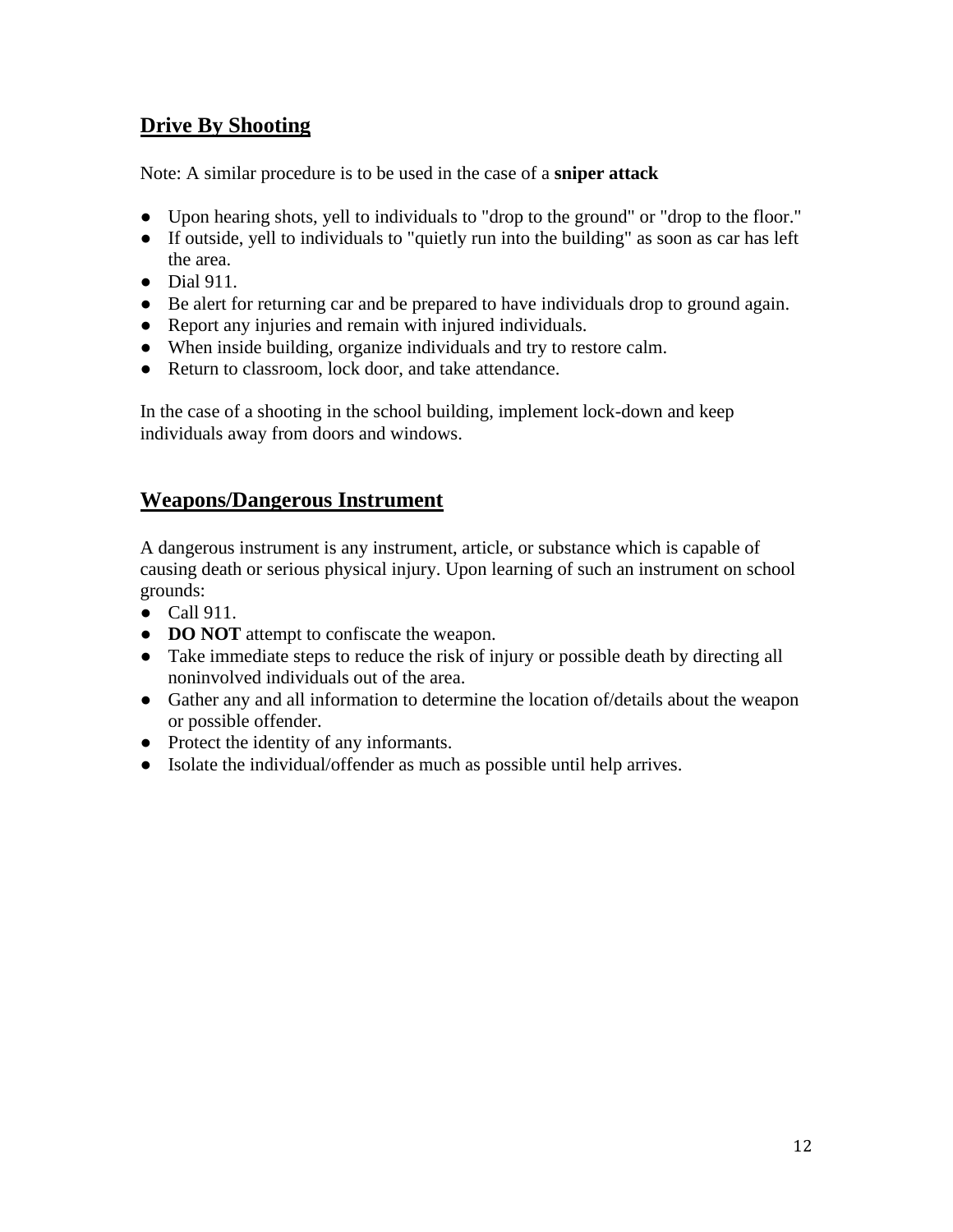### **Hostage Situation**

A hostage situation occurs when an individual takes, holds, confines, or otherwise restricts the free movement or liberty of any person(s) by real or implied force (use of weapons, threats, or physical bodily harm). A hostage taker acts for various reasons, including mental illness, duress, custody battle, craving for power, helplessness, or for money. Two key factors are that the person is thinking irrationally and will respond with desperate actions. Try to calm the situation and provide enough time for the police to achieve a safe conclusion.

### **If YOU are the one to identify a hostage situation:**

- Secure the immediate area, if possible, by removing all non-participants.
- Close the door to the area, if appropriate, to isolate the incident.
- Call 911.

### **If YOU and your class have been taken hostage:**

- Do everything the captor says to do.
- Be especially careful during the first four or five minutes as the captor is probably as desperate and jumpy as you are.
- Speak only when spoken to, never make a wisecrack.
- Try not to show emotions openly. Act relaxed.
- Sit down, if possible, to avoid appearing aggressive.
- Have faith in negotiators.
- If possible, hide or get rid of personal effects (photos of spouse/children, keys).
- Do, not make any suggestions to hostage taker(s). If suggestions go wrong, captor may think you tried to create problems.
- Do not turn away from the captor unless ordered to do so, and try to keep eye contact without staring. People are less likely to harm someone they are looking at.

### **Suicide**

### **Verbal or Written Threats of Suicide:**

- Recognize the clues to suicide:
	- o Symptoms of deep depression and signs of hopelessness.
	- o Suicide threats and words of warning, such as, "I wish I were dead", "I have nothing to live for", "I won't be a problem for you much longer", etc.
	- o Withdrawal from friends, family, and from regular activities
	- o Giving away possessions
	- o Violent or rebellious behavior, or running away
	- o Drug or alcohol abuse
	- o Unusual neglect of personal appearance
	- o Radical personality change
	- o Boredom, difficulty concentrating, or a decline in schoolwork
	- o Frequent complaints about physical symptoms often related to emotions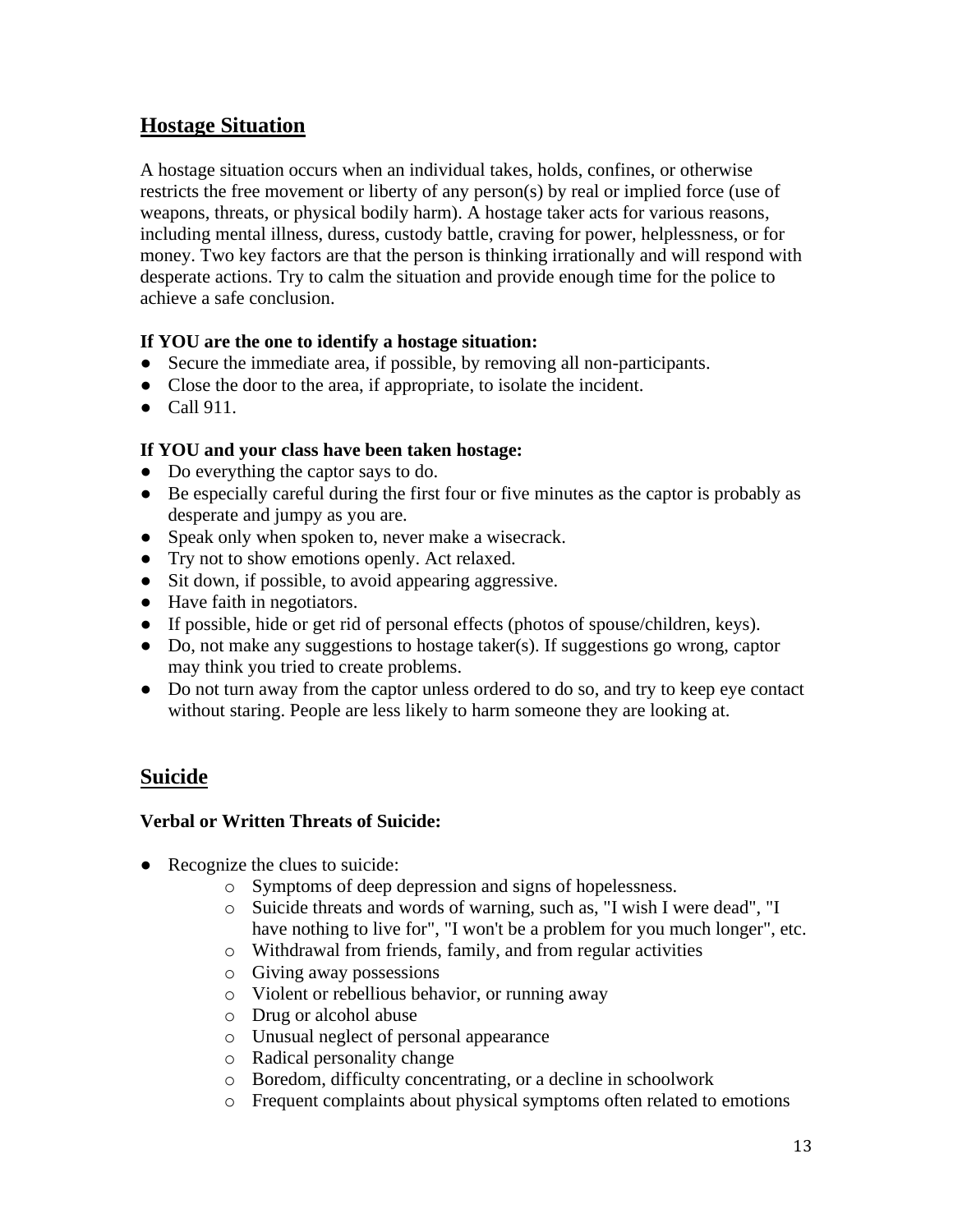such as stomachache, headache, fatigue, etc.

- o Loss of interest in pleasurable activities
- o Not tolerating praise or rewards
- Take any threat seriously. Trust your own judgment. If you believe someone is in danger of suicide, act on your beliefs. Call 911.
- Stay with a suicidal individual until help arrives.
- Encourage a suicidal person to talk to you. Don't give false reassurances that, "Everything will be okay". Listen and sympathize with what the person has to say.
- Be supportive. Show the person that you care. Help the person to feel worthwhile and wanted again.
- Continue to express interest in individual after crisis is over.

#### **Suicide Attempt in Progress:**

- Upon notification of a suicide attempt in progress, call 911 immediately.
- Try to calm the individual and others. Ask individual for permission to evacuate the room.
- Have individuals leave quietly if allowed.
- Adult should remain with individual in crisis until help arrives.
- Identify other individuals in need of support services.

### **Death or Homicide:**

- Call 911immediately.
- If a homicide, speak calmly to perpetrator until help arrives.
- Isolate witnesses and do not allow them to talk among themselves or with others.
- If not a homicide, remove individuals from area.
- Await help from EMS and police.
- Identify individuals in need of support services.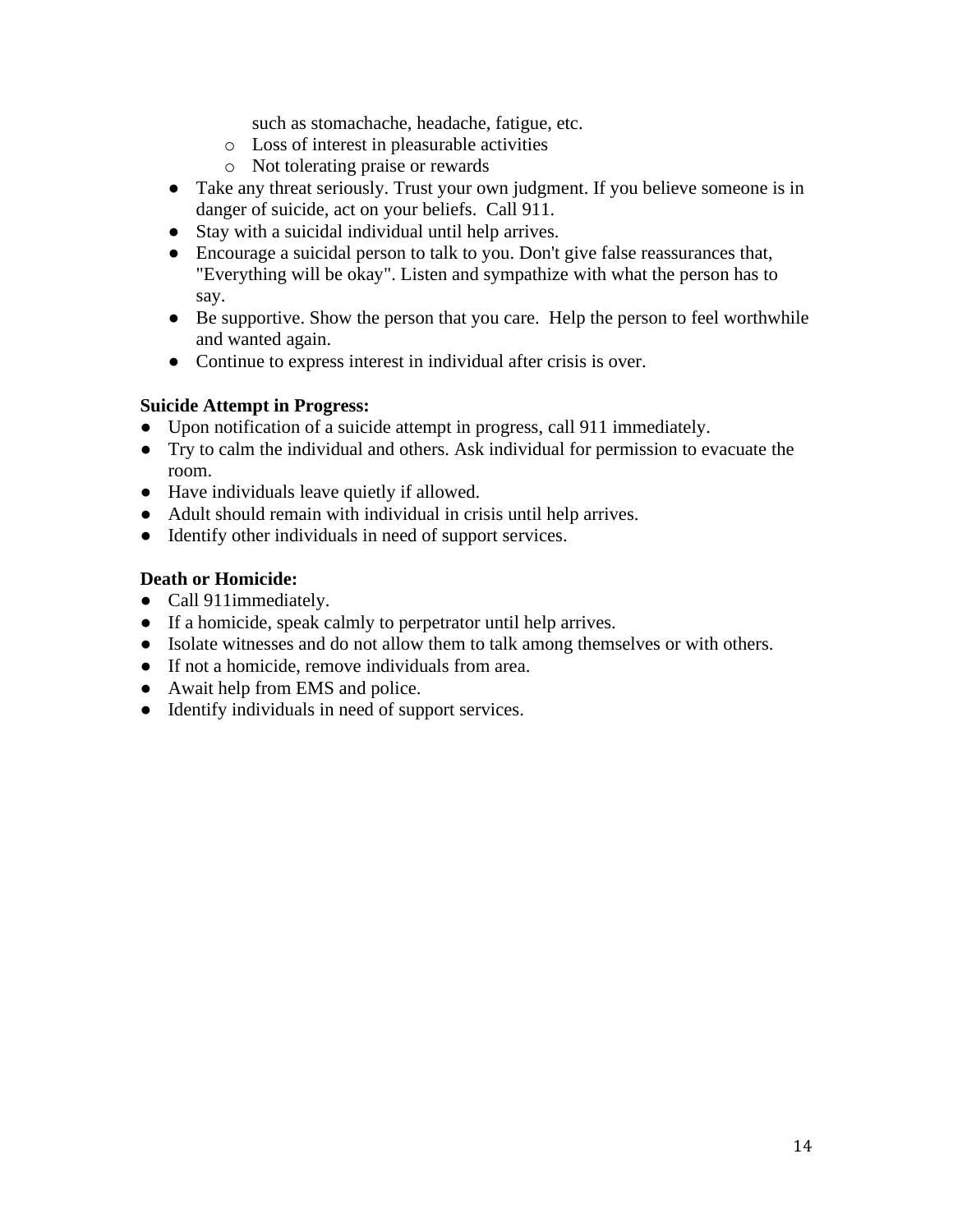### **BOMB THREAT**

### **Bomb Threat**

### **Phone Call Recipient:**

In the unlikely event a bomb threat is received on an individual's cell phone, make every effort to:

- Keep caller on the phone as long as possible. DO NOT HANG UP. If possible, signal for someone to listen with you.
- If individual answers the phone, get an adult to the phone as soon as possible.
- Write down everything the caller says.
- Identify background noises.
- Note distinguishing voice characteristics.
- After call, write down impression of caller.
- Call 911.

### **Written Threats:**

- Handle the item as little as possible.
- On a separate piece of paper, re-write the threat exactly as it reads. On this copy, also record:
	- o Where the item was found
	- o The date and time you found the item
	- o Situations/conditions surrounding discovery
	- o Any other person you are aware of who saw the threat
- Secure the original item. If small, place in a bag or envelope.
- **DO NOT** fold, crumple, tear, or mark the item in any way.
- If on a large object, secure the location.
- Call 911.

### **E-Mailed Threats:**

- Leave the e-mail message open on the computer or phone until assistance arrives.
- Print, photograph, or copy down the message (include the header of the e-mail).
- Call 911.

### **Verbal Threats:**

- Detain the person making the threat, if possible and practical.
- If the person who made the threat leaves, note in which direction. If possible and safe, follow them at a discreet distance. Have someone else call 911.
- Note description of the person making threat:
	- o Name, if you know them
	- o Race, sex, type and color of clothing
	- o Height, hair color, distinguishing features
- Write down the threat exactly as it was communicated to you:
	- o Exact wording
	- o Who made the threat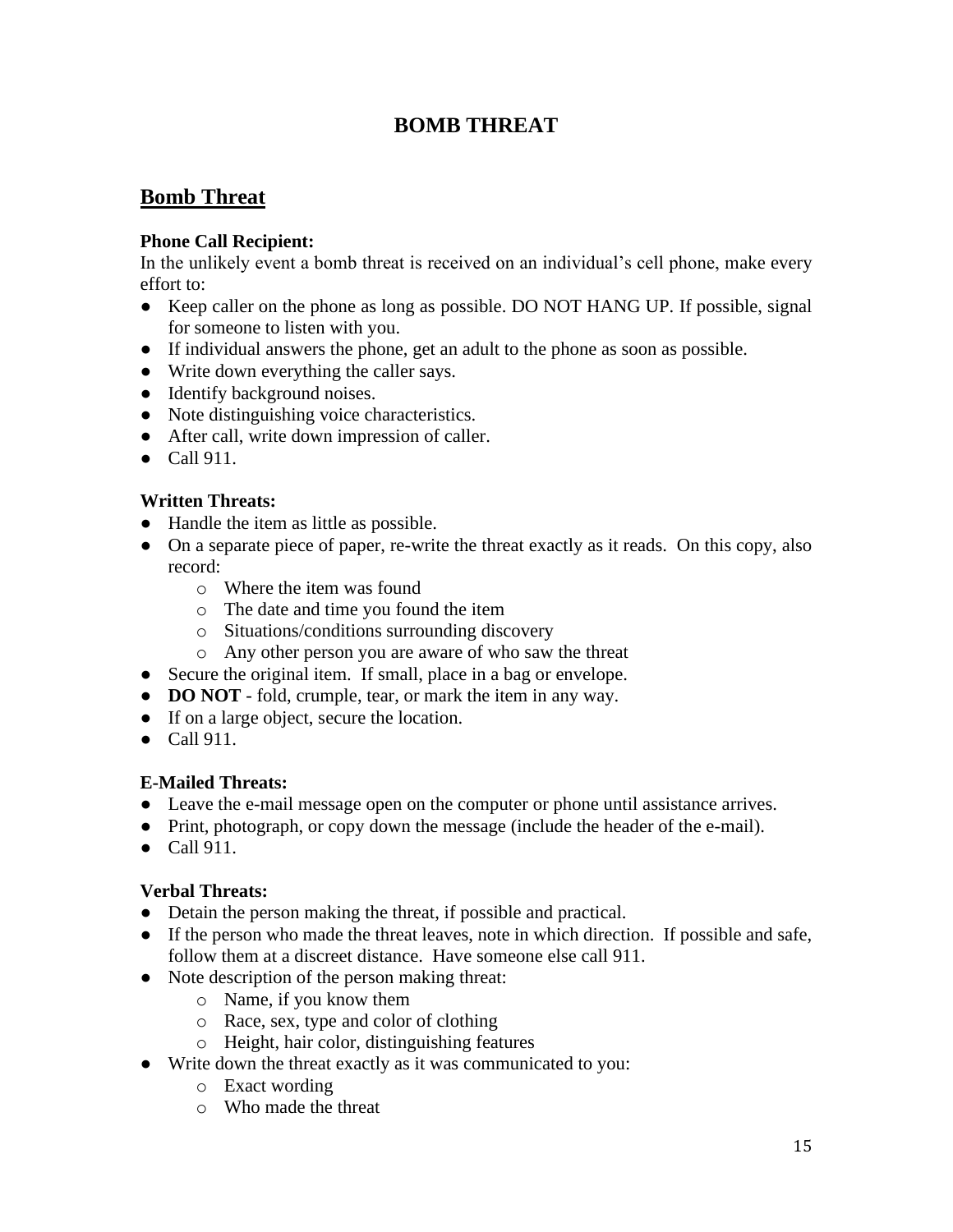- o The date and time of the threat
- o Location of person who made the threat

#### **Suspicious Objects:**

- Do not touch it.
- Evacuate immediate area.
- Place a "Keep Out" notice in area.
- Call 911.

#### **If evacuation is warranted:**

- Remove personal items only (i.e. book bag, backpack, clothing or briefcases.
- Call 911

When informed of need to evacuate due to bomb threat:

- 1. Open windows and leave classroom door open.
- 2. Leave light/computers on.
- 3. Do not use radios or cell phones as they might activate the bomb.
- 4. Evacuate via safe route.
- 5. Ensure individuals are at least 500 feet away from the building.
- 6. Follow evacuation procedures.